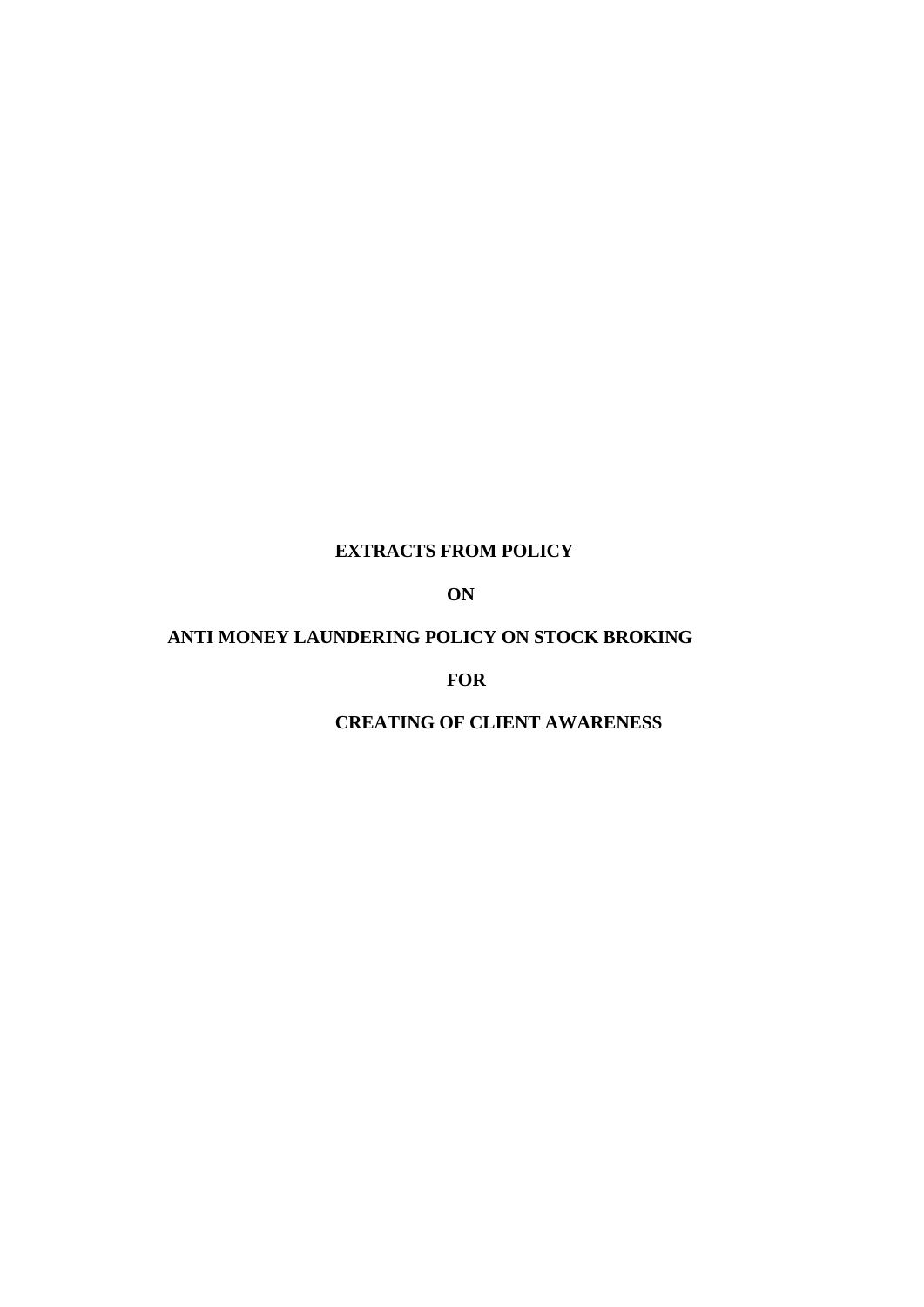# **BRIJMOHAN SAGARMAL CAPITAL SERVICES P LTD**

# **POLICY FOR ANTI MONEY LAUNDERING**

# 1. **Background**

Pursuant to the recommendations made by the Financial Action Task Force on anti-money laundering standards, SEBI had issued the Guidelines on Anti Money Laundering Standards vide their notification No.ISD/CIR/RR/AML/1/06 dated 18 January 2006 and vide letter No.ISD/CIR/RR/AML/2/06 dated 20 March 2006 had issued the obligations of the intermediaries registered under Section 12 of SEBI Act, 1992. As per these SEBI guidelines, all intermediaries have been advised to ensure that proper policy frameworks are put in place as per the Guidelines on Anti Money Laundering Standards notified by SEBI.

## **2. What is Money Laundering?**

2.a Money Laundering can be defined as engaging in financial transactions that involve income derived from criminal activity, transactions designed to conceal the true origin of criminally derived proceeds and appears to have been received through legitimate sources/origins.

## **3. Prevention of Money Laundering Act, 2002**

- a. Prevention of Money Laundering Act, 2002 (PMLA 2002) forms the core of the legal framework put in place by India to combat money laundering. PMLA 2002 and the Rules notified there under came into force with effect from July 1, 2005.
- b. The PMLA 2002 and Rules notified there under impose an obligation on intermediaries (including stock brokers and sub-brokers) to verify identity of clients, maintain records and furnish information to the Financial Intelligence Unit (FIU) - INDIA

# **4. Financial Intelligence Unit (FIU) – INDIA**

a. The Government of India set up Financial Intelligence Unit-India (FIU-IND) on November 18, 2004 as an independent body to report directly to the Economic Intelligence Council (EIC) headed by the Finance Minister. FIU-IND has been established as the central national agency responsible for receiving, processing, analyzing and disseminating information relating to suspect financial transactions. FIU-IND is also responsible for coordinating and stretching efforts of national and international intelligence and enforcement agencies in pursuing the global efforts against money laundering and related crimes.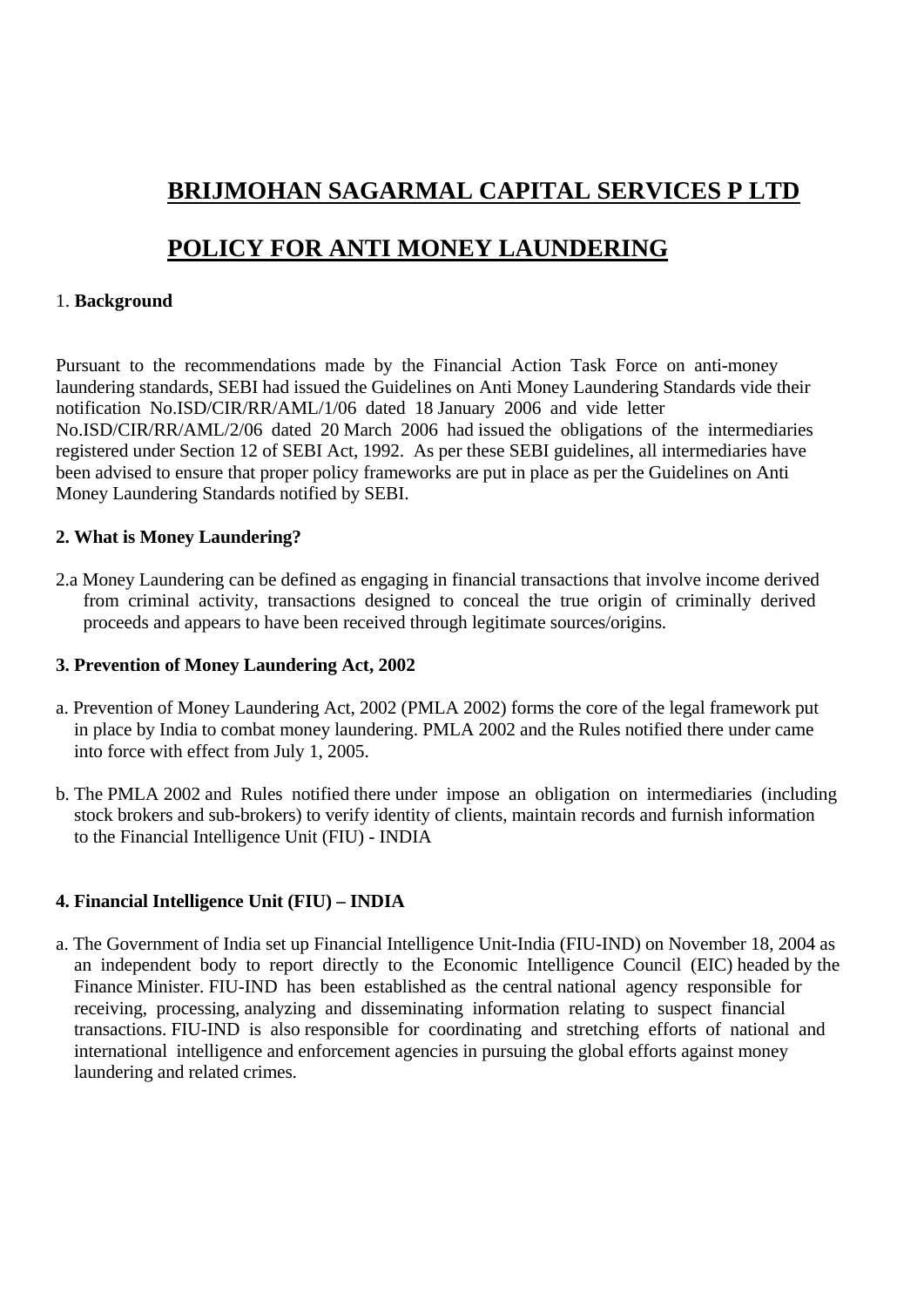## **5. Policy of Brijmohan Sagarmal Capital Services Pvt Ltd**

Brijmohan Sagarmal Capital Services Pvt Ltd has resolved that it would, as an internal policy, take adequate measures to prevent money laundering and shall put in place a frame-work to report cash and suspicious transactions to FIU as per the guidelines of PMLA Rules, 2002

## **6. Implementation of this Policy**

- **6.1 Mr. Sharad B Agarwal the** Designated Director & Compliance Officer will be the Principal Officer who will be responsible for
- a. compliance of the provisions of the PMLA and AML Guidelines
- b. act as a central reference point and play an active role in identification & assessment of potential suspicious transaction
- c. Ensure that our company discharges its legal obligation to report suspicious transactions to the concerned authorities.
- 6.2 The main aspect of this policy is the Customer Due Diligence Process which means:
- a Obtaining sufficient information about to the client in order to identify who is the actual beneficial owner of the securities or on whose behalf transaction is conducted.
- b. Verify the customer's identity using reliable, independent source document, data or
- c. Conduct on-going due diligence and scrutiny of the account/client to ensure that the transaction conducted are consistent with the client's background/financial status, its activities and risk profile.
- 6. 3 The Customer Due Diligence Process includes three specific parameters :
- a. Policy for Acceptance of Clients
- b. Client Identification Procedure
- c. On going scrutiny of Fund & Security

## **7. Customer Acceptance Policy**

## **7.1**

- *a. Each client should be met in person:* Accept client whom we are able to meet personally. Either the client should visit the office/branch or concerned official may visit the client at his residence / office address to get the necessary documents filled in and signed. As far as possible, ensure that the new client is introduced by an existing client.
- *b. Accepts clients on whom we are able to apply appropriate KYC procedures: Obta in* completes information from the client. It should be ensured that the initial forms taken by the clients are filled in completely. All photocopies submitted by the client are checked against original documents without any exception All supporting documents as specified by Securities and Exchange Board of India (SEBI) and Exchanges are obtained and verified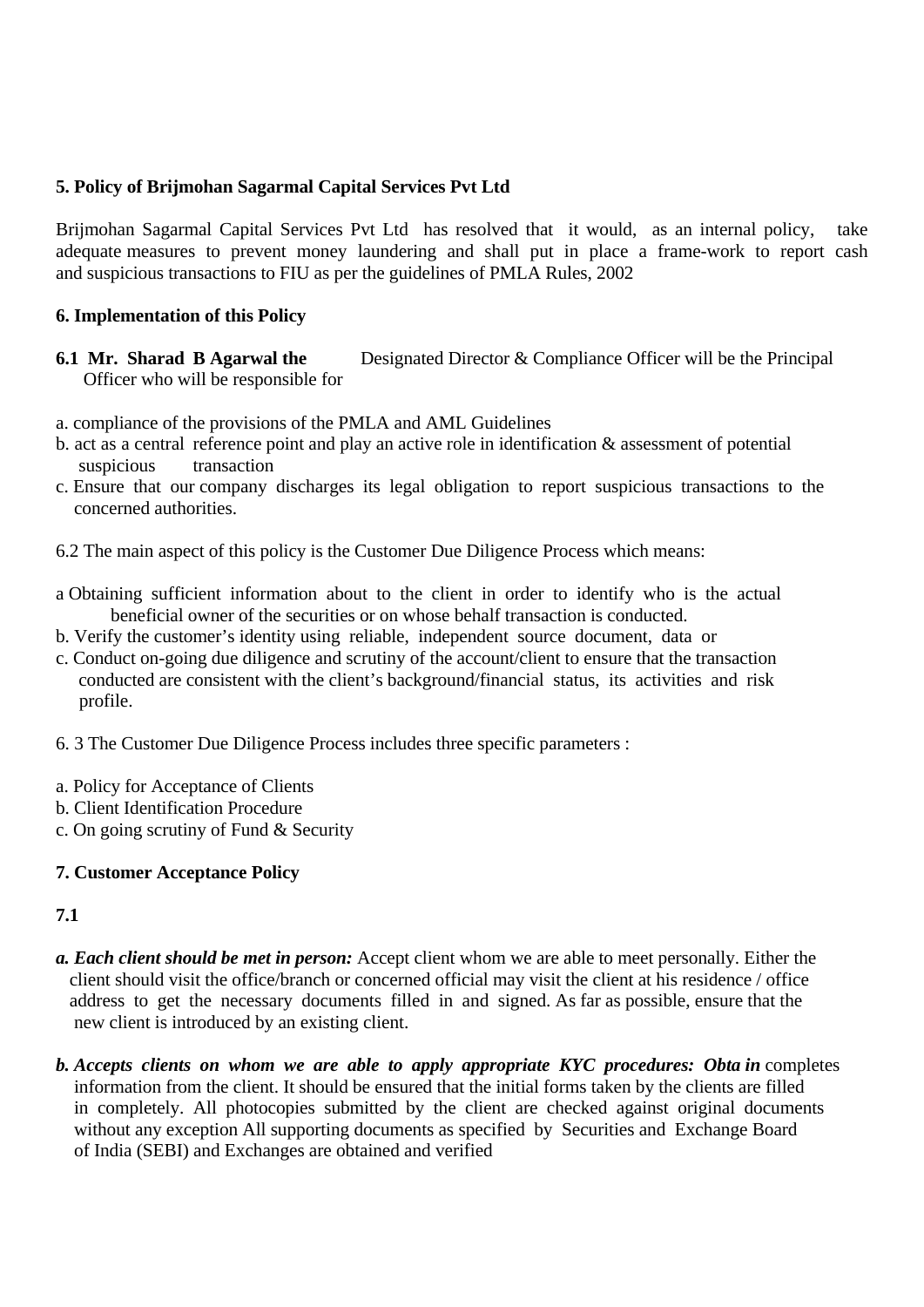- *c. Do not accept clients with identity matching persons known to have criminal background* whether the client's identify matches with any person having known criminal background or is not banned in any other manner, whether in terms of criminal or civil proceedings by any enforcement/regulatory agency worldwide
- *d. Be careful while accepting Clients of Special category* We should be careful while accepting clients of special category like NRIs, HNIs, Trust, Charities, NGOs, Politically Exposed Persons (PEP), persons of foreign origin, companies having closed share holding/ownership, companies dealing in foreign currency, shell companies, overseas entities, clients in high risk countries, non face to face clients, clients with dubious background. Current/Former Head of State, Current/Former senior high profile politician, Companies offering foreign exchange, etc.) or clients from high-risk countries (like Libya, Pakistan, Afghanistan, etc.) or clients belonging to countries where corruption/fraud level is high (like Nigeria, Burma,etc). Scrutinize minutely the records / documents pertaining to clients belonging to aforesaid category
- *e. Do not accept client registration forms which are suspected to be fictitious*: Ensure that no account is being opened in a fictitious / benami name or on an anonymous basis. Client's account should
- **f.** *Do not compromise on submission of mandatory information / documents :* Client's account should be opened only on receipt of mandatory information along with authentic supporting documents as per the regulatory guidelines. Do not open the accounts where the client refuse to provide information / documents and we should have sufficient reason to reject the client towards this reluctance.
- 7.2 Customer Identification Procedure (FOR NEW CLIENTS)

*Objective* To have a mechanism in place to establish identity of the client along with firm proof of address to prevent opening of any account which is fictitious / benami / anonymous in nature.

- 7.2.1 Documents which can be relied upon:
- *a. PAN Card*: PAN card is mandatory and is most reliable document as only one card is issued to an individual and we can independently check its genuineness through IT website.
- *b. IDENTITY Proof* PAN Card itself can serve as proof of identity. However, in case PAN card carries an old photograph of the holder, which does not match current facial features of the client, we should take other identity proof in form of Voter's Identity card, Passport, Ration Card or any Government/PSU/Bank issued photo identity card.
- *c. ADDRESS Proof* For valid address proof we can rely on Voter's Identity Card, Passport, Bank Statement, Ration card and latest Electricity/telephone bill in the name of the client.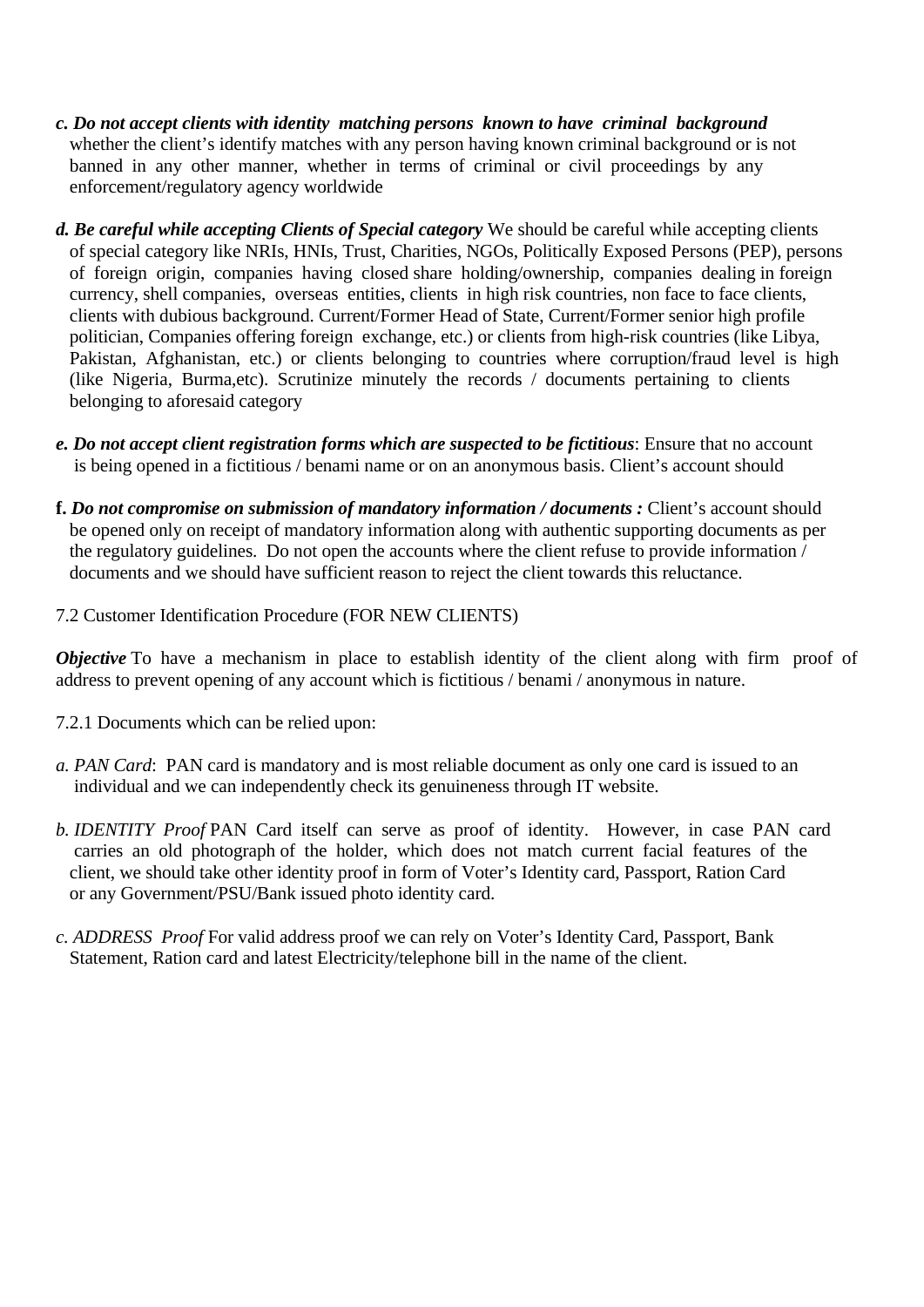# 7.2.2 **Documents to be obtained as part of customer identification procedure for new clients:**

# *In case of individuals, one copy of the following documents have to be obtained :*

As PAN is mandatory, verify its genuineness with IT website and cross verify the PAN card copy with the original Please put "verified with original" stamp as proof of verification

Other proofs for identity are Voter's Identity card, Passport, Ration Card or any Government/PSU/Bank issued photo identity card or any other document prescribed by the regulatory authorities.

Address proof in the form of Voter's Identity Card, Passport, Bank Statement, Ration card and latest Electricity/telephone bill in the name of the client or any other document prescribed by the regulatory authorities.

# *In case of corporates, one certified copy of the following documents must be obtained:*

Copy of the Registration/Incorporation Certificate Copy of the Memorandum & Articles of the Association Copy of the PAN card and the Director Index No. (DIN) Copy of the latest audited Annual Statements of the corporate client Latest Net worth Certificate Latest Income Tax return filed. Board Resolution for appointment of the Authorized Person who will operate the account. Proof of address and identity of Authorized Person

## *In case of partnership firm one certified copy of the following must be obtained:*

Registration certificate Partnership Deed PAN card of partners Authorization letter for the person authorized to open and operate the account Proof of identity and address of the authorized person. Annual statement/returns of the partnership firm

## *In case of a Trust, one certified copy of the following must be obtained:*

Registration certificate Trust Deed PAN card Authorization letter for the entity authorized to act on their behalf Officially valid documents like PAN card, voters ID, passport, etc of person(s) authorized to transact on behalf of the Trust.

## *In case of unincorporated association or a body of individuals, one certified copy of the following must be obtained:*

Resolution of the managing body of such association or body of individuals PoA in favour of person authorized to transact Officially valid documents like PAN card, voters ID, passport, etc of the person(s) authorized to transact

Any document required by Brijmohan Sagarmal Capital Services Pvt Ltd to establish the legal existence of such an association or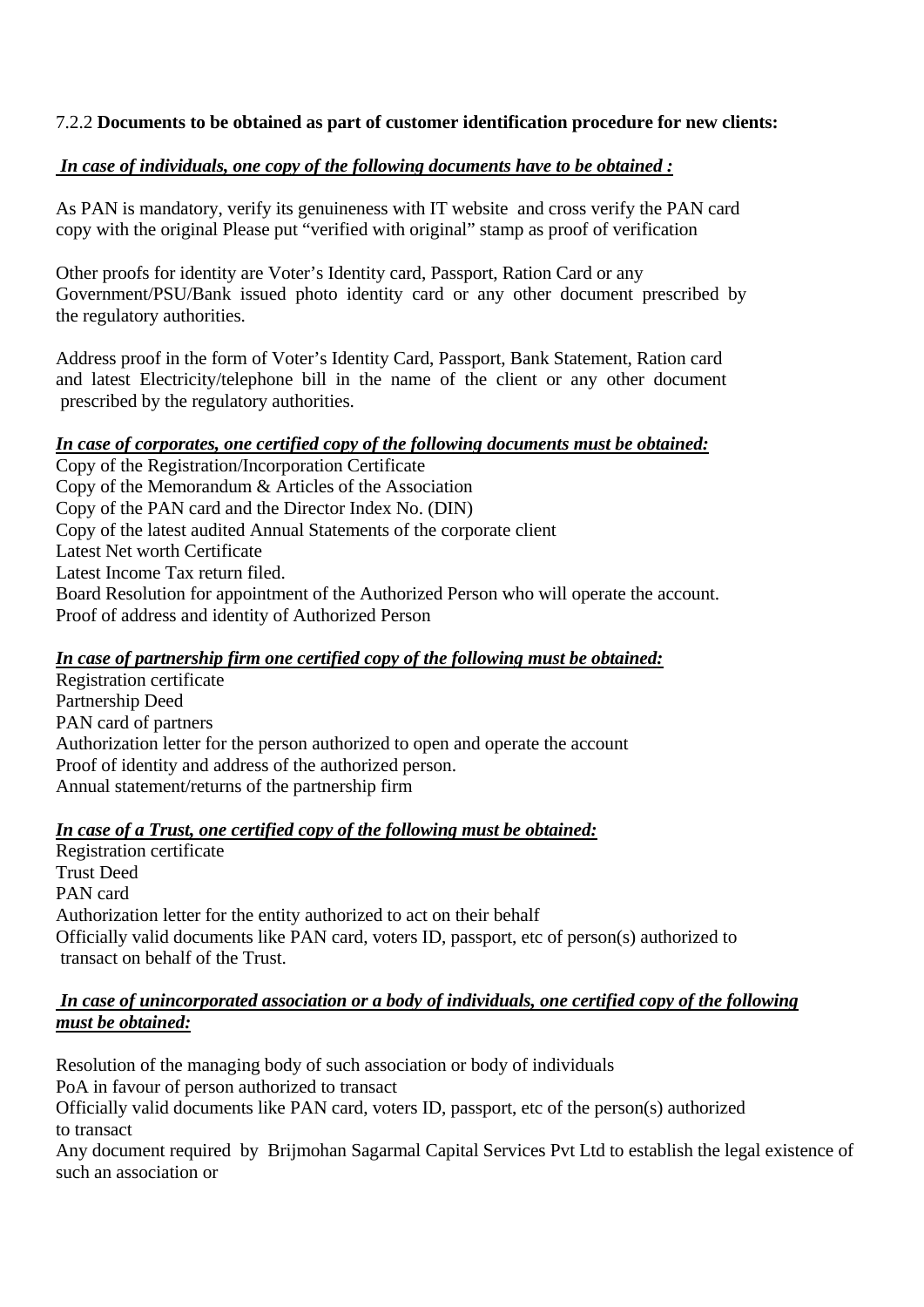## *In case of an NRI account - Repatriable/non-repatriable, the following documents are required:*

 Copy of the PIS permission issued by the bank Copy of the passport Copy of PAN card Proof of overseas address and Indian address Copy of the bank statement Copy of the demat statement If the account is handled through a mandate holder, copy of the valid PoA/mandate

## **8. Risk Profiling of the Client**

- 8.1 We should accept the clients based on the risk they are likely to pose. The aim is to identify clients who are likely to pose a higher than average risk of money laundering or terrorist financing. For this purpose, we need to classify the clients as Low risk, medium risk and high risk clients. By classifying the clients, we will be in a better position to apply appropriate customer due diligence process. That is, for high risk client we have to apply higher degree of due diligence. The factors of risk perception depend on client's location, nature of business activity, turnover, nature of transaction, manner of payment etc.
- 8.2 In order to achieve this objective, all clients of the branch should be classified in the following category :
- 8.2.a Category A ( Low Risk )clients are those pose low or nil risk. They are good corporate/HNIs who have a respectable social and financial standing. These are the clients who make payment on time and take delivery of shares.
- 8.2.b Category B (Medium Risk) clients are those who are intra-day clients or speculative clients. These are the clients who maintain running account with Brijmohan Sagarmal Capital Services Pvt Ltd.
- 8.2.c Category C ( High Risk )clients are those who have defaulted in the past, have suspicious background, do not have any financial status, etc.
- 8.3 We have to be careful while monitoring the transactions of B and C category clients.
- 8.4 Apart from this we need to exercise extra caution while monitoring the transactions of NRI/NRE/PIO and foreign clients, especially when the payment is being made in foreign currency.
- 8.5 Any change in the risk profile of the client/mandate holder, has to be ascertained by the concerned branch officials, and reported to the Compliance Officer.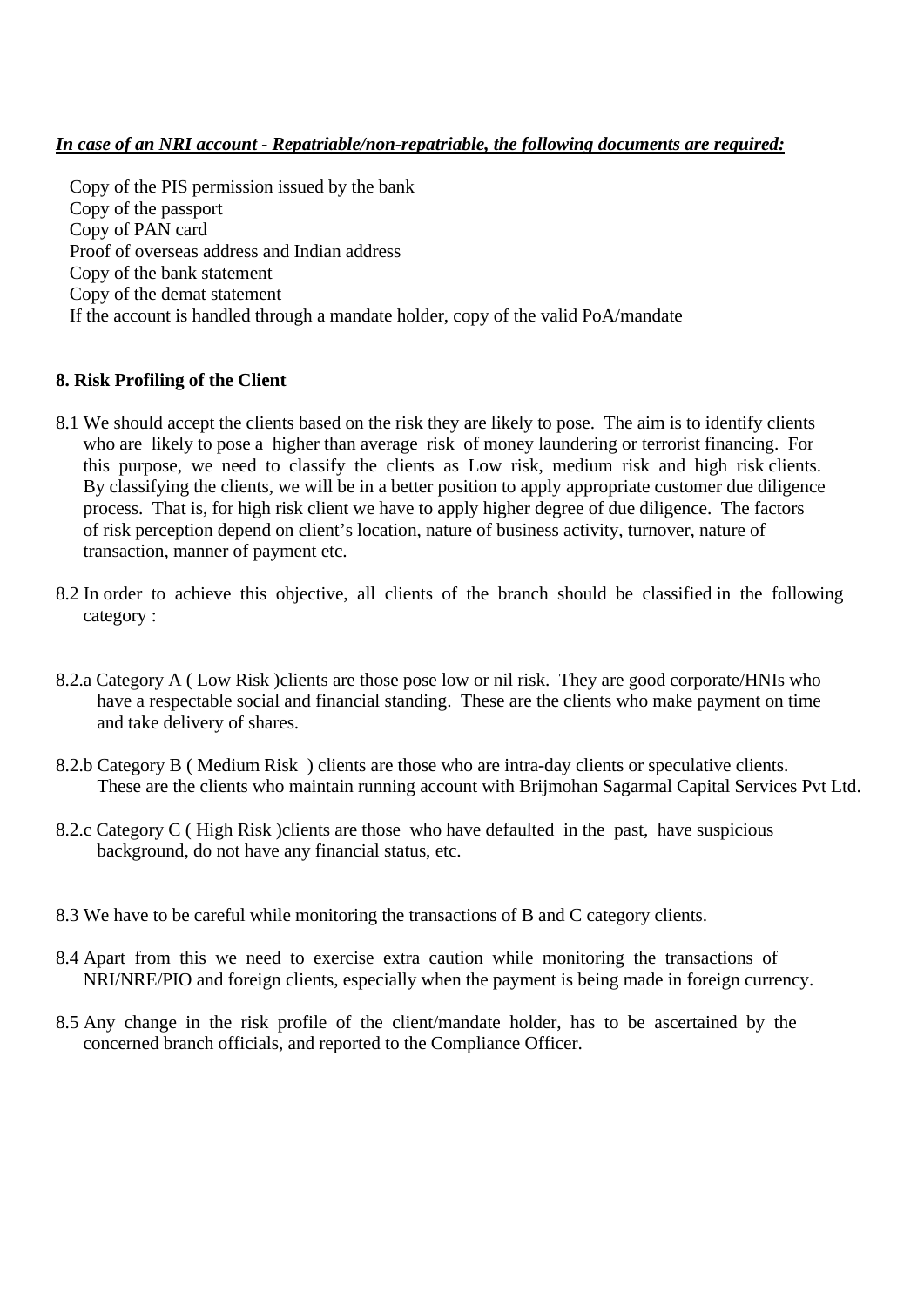## **9. Suspicious Transactions**

All are requested to analyze and furnish details of suspicious transactions, whether or not made in cash. It should be ensured that there is no undue delay in analysis and arriving at a conclusion.

- 9.1 What is a Suspicious Transaction: Suspicious transaction means a transaction whether or not made in cash, which to a person acting in good faith -
- a. Gives rise to a reasonable ground of suspicion that it may involve the proceeds of crime; or
- b. Appears to be made in circumstance of unusual or unjustified complexity; or
- c. Appears to have no economic rationale or bona fide purpose

## *Reasons for Suspicious:*

## Identity of client

- a. False identification documents
- b. Identification documents which could not be verified within reasonable time
- c. Non-face to face client
- d. Clients in high-risk jurisdiction
- e. Doubt over the real beneficiary of the account
- f. Accounts opened with names very close to other established business entities
- g. Receipt back of well -come kit undelivered at the address given by the client

Suspicious Background

Suspicious background or links with criminals

Multiple Accounts

Large number of accounts having a common parameters such as common partners / directors / promoters / address/ email address / telephone numbers introducer or authorized signatory

unexplained transfers between such multiple accounts.

## Activity In Accounts

- a. Unusual activity compared to past transactions
- b. Use of different accounts by client alternatively
- c. Sudden activity in dormant accounts
- d. Activity inconsistent with what would be expected from declared business s
- e. Account used for circular trading

## Nature Of Transactions

- a. Unusual or unjustified complexity
- b. No economic rationale or bonafied purpose